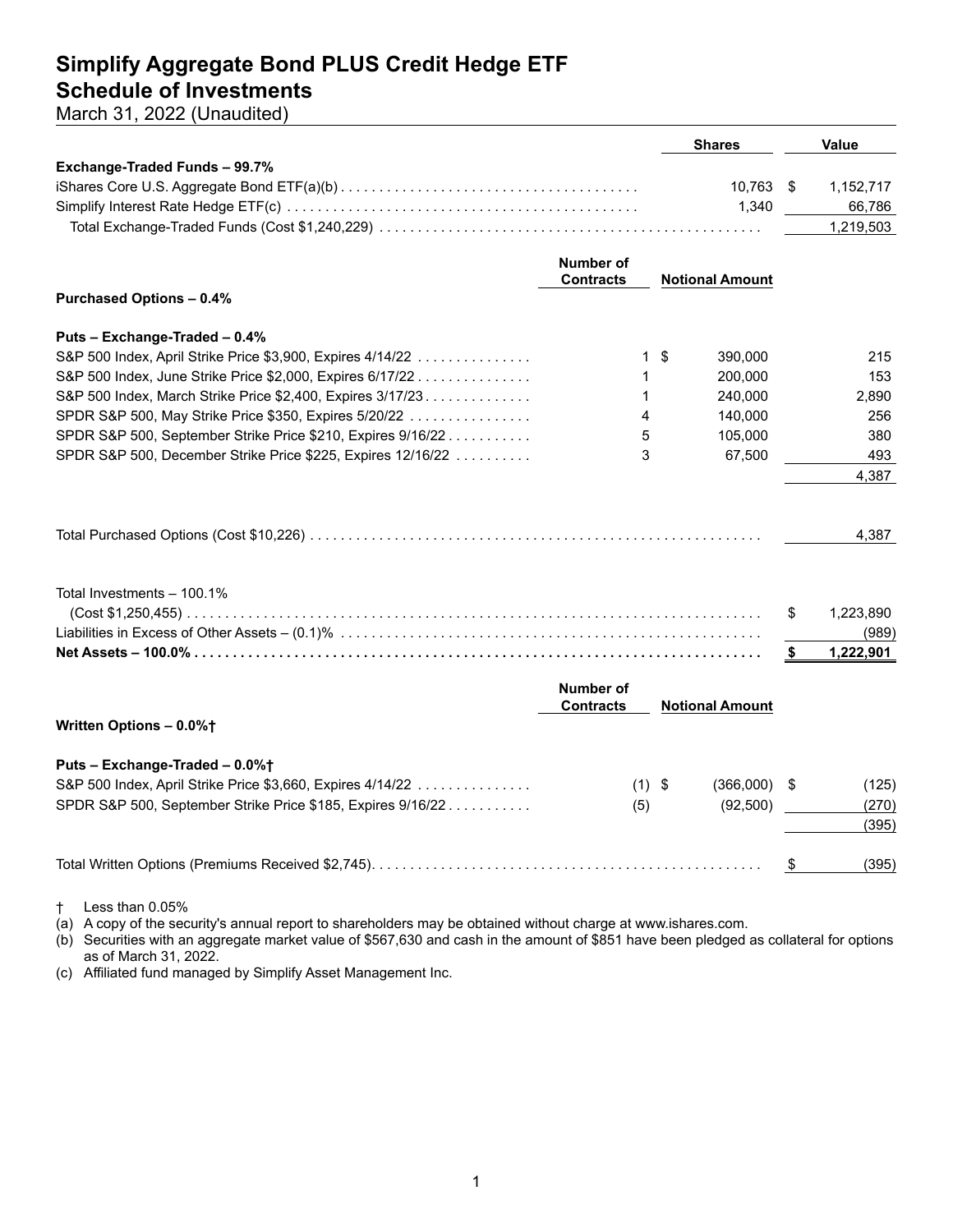## **Schedule of Investments (Continued)**

March 31, 2022 (Unaudited)

At March 31, 2022, over the counter total return swap contracts outstanding were as follows:

| <b>Reference</b><br><b>Obligation/Index</b> | Termination<br>Date(a) | <b>Financing Rate</b><br><b>Received (Paid)</b><br>by the Fund | Counterparty                        | <b>Notional Amount</b> | <b>Unrealized</b><br>Appreciation/<br>(Depreciation)(b) |
|---------------------------------------------|------------------------|----------------------------------------------------------------|-------------------------------------|------------------------|---------------------------------------------------------|
| MSSIJNK1A*                                  | 2/20/2024              | $0.03\%$ (c)                                                   | Morgan Stanley Capital Services LLC | (131,555)              | (9,883)                                                 |
| MSSIQUA1A*                                  | 2/20/2024              | $(0.73)$ % $(c)$                                               | Morgan Stanley Capital Services LLC | 186.876                | 7,522                                                   |
|                                             |                        |                                                                |                                     |                        | (2,361)                                                 |

\* The components of the basket shown below.

(a) The Fund pays/receives annual coupon payments in accordance with the swap contract. On the termination date of the swap contract(s), the Fund will either receive from or pay to the counterparty an amount equal to the net of the accrued financing fees and the value of the reference security subtracted from the original notional cost (notional multiplied by the price change of the reference security).

(b) There are no upfront payments on the swap contracts, therefore the unrealized gain (loss) on the swap contracts is equal to their market value.

(c) Payments made quarterly.

#### **\* The following table shows the individual positions and related values of the securities within the MSSIJNK1A basket.**

|                           | <b>Shares</b> | <b>Value</b>  | % of basket |
|---------------------------|---------------|---------------|-------------|
| <b>Common Stocks</b>      |               |               |             |
| <b>Basic Materials</b>    |               |               |             |
|                           | (17)          | \$<br>(1,501) | 1.14%       |
|                           | (52)          | (1,272)       | 0.97%       |
|                           | (44)          | (1, 399)      | 1.06%       |
|                           | (49)          | (1, 563)      | 1.19%       |
|                           | (38)          | (1, 447)      | 1.10%       |
|                           |               | (7, 182)      |             |
| <b>Communications</b>     |               |               |             |
|                           | (111)         | (1, 391)      | 1.06%       |
|                           | (78)          | (1,832)       | 1.39%       |
|                           | (166)         | (1,310)       | 1.00%       |
|                           | (50)          | (1,254)       | 0.95%       |
|                           | (43)          | (1,348)       | 1.02%       |
|                           | (13)          | (307)         | 0.23%       |
|                           | (117)         | (1, 317)      | 1.00%       |
|                           | (7)           | (1,289)       | 0.98%       |
|                           | (37)          | (1, 384)      | 1.05%       |
|                           | (21)          | (400)         | 0.31%       |
|                           | (26)          | (1,279)       | 0.97%       |
|                           | (11)          | (1,207)       | 0.92%       |
|                           |               | (14, 318)     |             |
| <b>Consumer, Cyclical</b> |               |               |             |
|                           | (24)          | (1,405)       | 1.07%       |
|                           | (81)          | (1,484)       | 1.13%       |
|                           | (34)          | (1,284)       | 0.98%       |
|                           | (27)          | (1,295)       | 0.98%       |
|                           | (17)          | (1, 331)      | 1.01%       |
|                           | (71)          | (1,440)       | 1.09%       |
|                           | (16)          | (1,349)       | 1.03%       |
|                           | (20)          | (491)         | 0.37%       |
|                           | (38)          | (1,494)       | 1.14%       |
|                           | (91)          | (1,534)       | 1.17%       |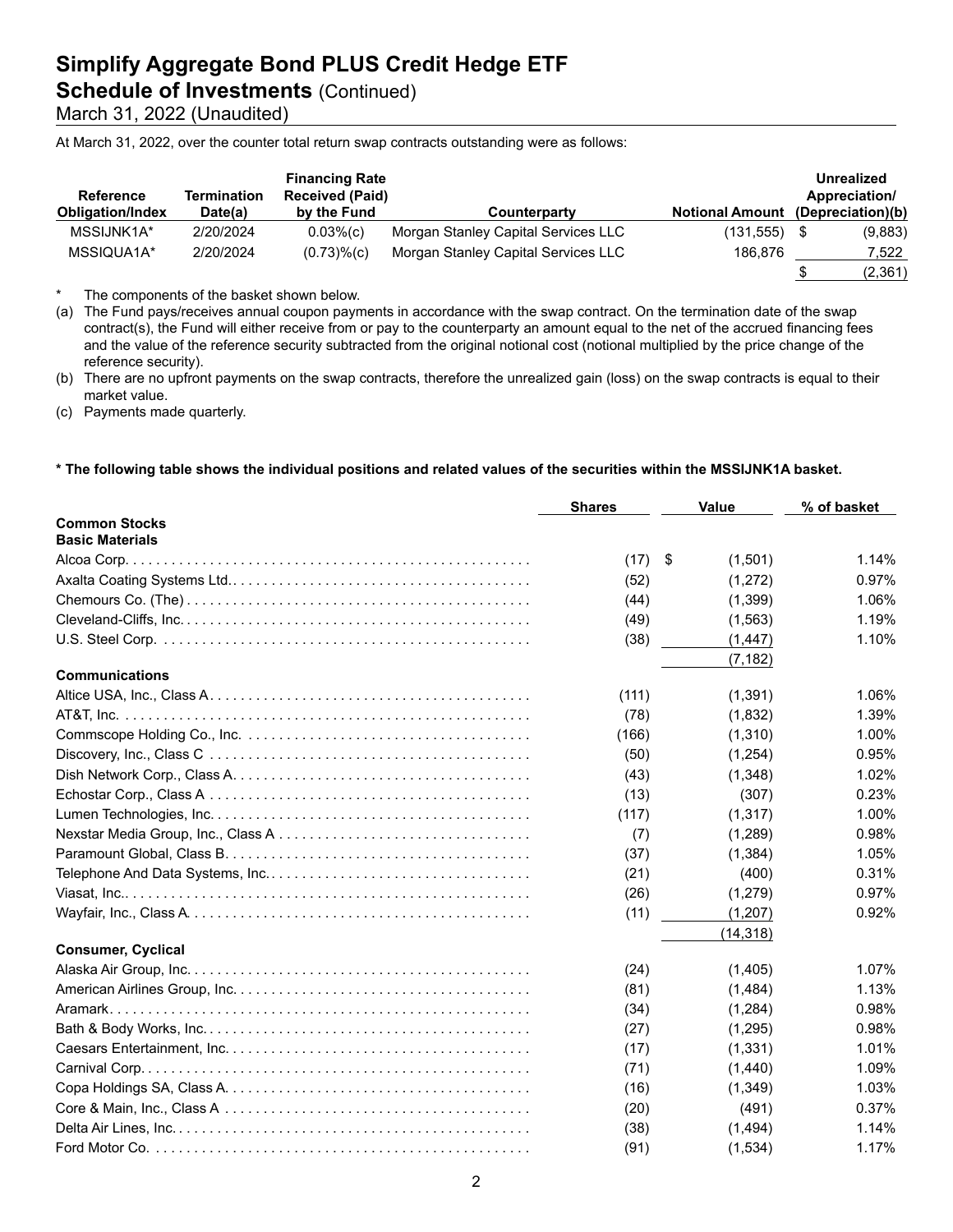### **Schedule of Investments** (Continued)

March 31, 2022 (Unaudited)

|                                       | <b>Shares</b> | <b>Value</b>    | % of basket |
|---------------------------------------|---------------|-----------------|-------------|
| <b>Common Stocks (continued)</b>      |               |                 |             |
| <b>Consumer, Cyclical (continued)</b> |               |                 |             |
|                                       | (84)          | -\$<br>(1, 186) | 0.90%       |
|                                       | (83)          | (1,229)         | 0.93%       |
|                                       | (90)          | (1, 344)        | 1.02%       |
|                                       | (23)          | (1,381)         | 1.05%       |
|                                       | (21)          | (320)           | 0.24%       |
|                                       | (50)          | (1,348)         | 1.02%       |
|                                       | (69)          | (1,503)         | 1.14%       |
|                                       | (30)          | (1,263)         | 0.96%       |
|                                       | (17)          | (1,279)         | 0.97%       |
|                                       | (248)         | (1, 179)        | 0.90%       |
|                                       | (15)          | (367)           | 0.28%       |
|                                       | (4)           | (1, 178)        | 0.90%       |
|                                       | (18)          | (1,530)         | 1.16%       |
|                                       | (18)          | (282)           | 0.21%       |
|                                       | (31)          | (1, 435)        | 1.09%       |
|                                       | (8)           | (641)           | 0.49%       |
|                                       | (24)          | (1, 140)        | 0.87%       |
|                                       | (22)          | (1,294)         | 0.98%       |
|                                       |               |                 |             |
|                                       | (33)          | (1,548)         | 1.18%       |
|                                       | (28)          | (1,245)         | 0.95%       |
|                                       | (18)          | (1, 445)        | 1.10%       |
| <b>Consumer, Non-cyclical</b>         |               | (37, 244)       |             |
|                                       |               |                 | 0.90%       |
|                                       | (156)         | (1, 187)        | 0.30%       |
|                                       | (56)          | (394)           |             |
|                                       | (24)          | (1,345)         | 1.02%       |
|                                       | (85)          | (1, 429)        | 1.09%       |
|                                       | (145)         | (1,306)         | 0.99%       |
|                                       | (35)          | (583)           | 0.44%       |
|                                       | (11)          | (1,282)         | 0.97%       |
|                                       | (170)         | (393)           | 0.30%       |
|                                       | (21)          | (1, 493)        | 1.14%       |
|                                       | (15)          | (476)           | 0.36%       |
|                                       | (25)          | (1,674)         | 1.27%       |
|                                       | (37)          | (1, 109)        | 0.84%       |
|                                       | (30)          | (1, 125)        | 0.86%       |
|                                       | (8)           | (1,237)         | 0.94%       |
|                                       | (24)          | (1,359)         | 1.03%       |
|                                       | (13)          | (311)           | 0.24%       |
|                                       | (211)         | (1, 136)        | 0.86%       |
|                                       | (53)          | (1, 453)        | 1.11%       |
|                                       | (17)          | (1,227)         | 0.93%       |
|                                       | (39)          | (1, 362)        | 1.04%       |
|                                       | (32)          | (1,247)         | 0.95%       |
|                                       | (18)          | (1, 273)        | 0.97%       |
|                                       | (128)         | (1, 465)        | 1.11%       |
|                                       | (15)          | (477)           | 0.36%       |
|                                       | (35)          | (1, 311)        | 1.00%       |
|                                       |               |                 |             |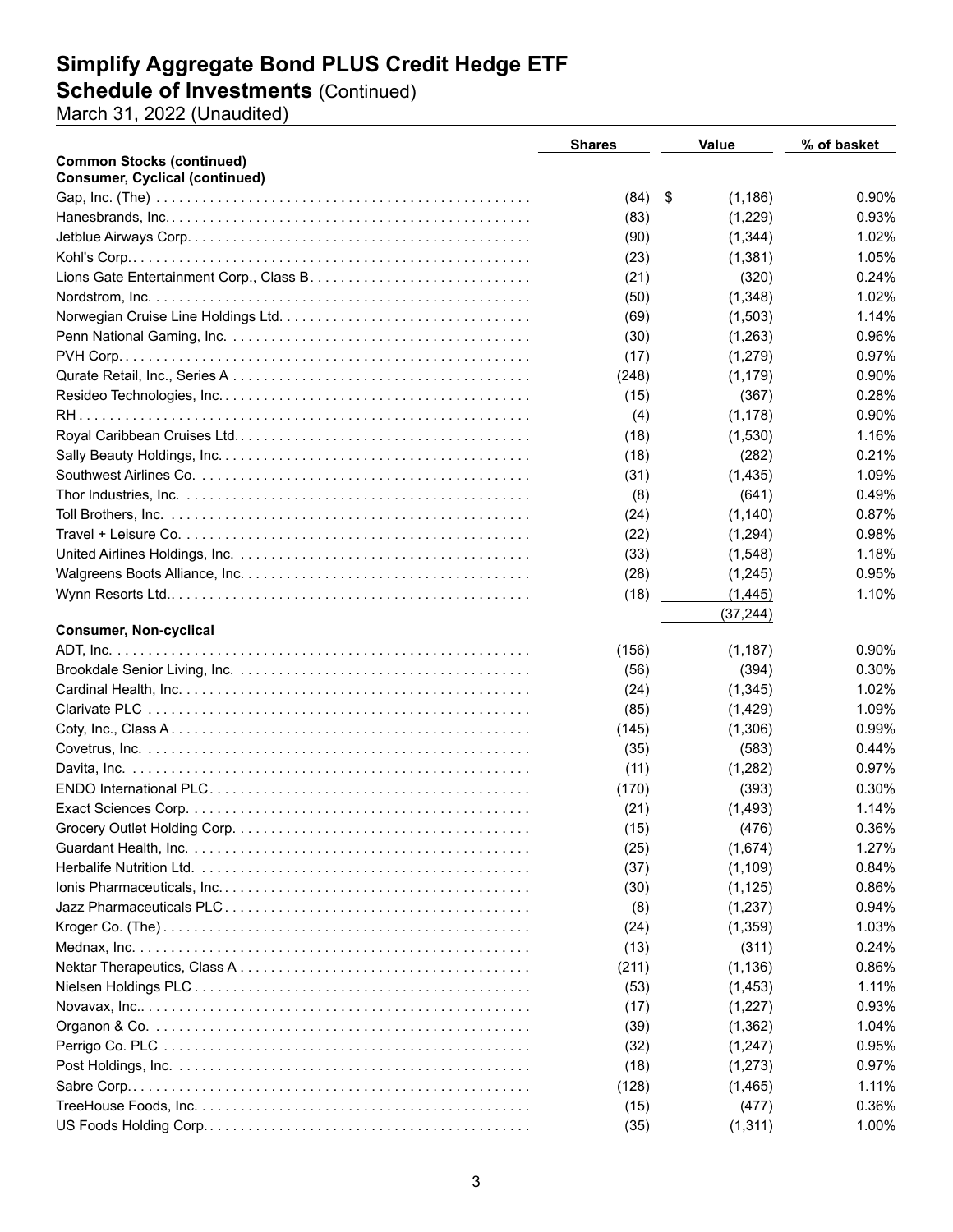#### **Schedule of Investments** (Continued)

March 31, 2022 (Unaudited)

|                                           | <b>Shares</b> | <b>Value</b> | % of basket |
|-------------------------------------------|---------------|--------------|-------------|
| <b>Common Stocks (continued)</b>          |               |              |             |
| <b>Consumer, Non-cyclical (continued)</b> |               |              |             |
|                                           | $(129)$ \$    | (1,405)      | 1.07%       |
|                                           |               | (29, 059)    |             |
| <b>Energy</b>                             |               |              |             |
|                                           | (35)          | (1,429)      | 1.09%       |
|                                           | (10)          | (1,346)      | 1.02%       |
|                                           | (4)           | (572)        | 0.43%       |
|                                           | (48)          | (1,649)      | 1.25%       |
|                                           | (71)          | (507)        | 0.39%       |
|                                           | (19)          | (1,591)      | 1.21%       |
|                                           | (43)          | (1,853)      | 1.41%       |
|                                           | (64)          | (1,248)      | 0.95%       |
|                                           | (25)          | (1,400)      | 1.06%       |
|                                           | (15)          | (375)        | 0.29%       |
|                                           | (43)          | (1,316)      | 1.00%       |
|                                           | (15)          | (1,552)      | 1.18%       |
|                                           |               | (14, 838)    |             |
| <b>Financial</b>                          |               |              |             |
|                                           | (31)          | (1, 375)     | 1.05%       |
|                                           | (21)          | (1, 184)     | 0.90%       |
|                                           | (70)          | (1, 314)     | 1.00%       |
|                                           |               | (3,873)      |             |
| <b>Industrial</b>                         |               |              |             |
|                                           | (21)          | (1,220)      | 0.93%       |
|                                           | (17)          | (523)        | 0.40%       |
|                                           | (7)           | (1,506)      | 1.14%       |
|                                           | (16)          | (466)        | 0.35%       |
|                                           | (17)          | (509)        | 0.39%       |
|                                           | (63)          | (944)        | 0.72%       |
|                                           | (17)          | (1,558)      | 1.18%       |
|                                           | (26)          | (425)        | 0.32%       |
|                                           | (4)           | (328)        | 0.25%       |
|                                           | (40)          | (529)        | 0.40%       |
|                                           | (16)          | (1,241)      | 0.94%       |
|                                           | (10)          | (463)        | 0.35%       |
|                                           | (28)          | (1, 355)     | 1.03%       |
|                                           |               |              | 0.82%       |
|                                           | (10)          | (1,075)      |             |
|                                           | (103)         | (1, 447)     | 1.10%       |
|                                           | (28)          | (1,296)      | 0.99%       |
|                                           | (17)          | (1,261)      | 0.96%       |
|                                           |               | (16, 146)    |             |
| <b>Technology</b>                         |               |              |             |
|                                           | (16)          | (1,598)      | 1.22%       |
|                                           | (24)          | (1, 184)     | 0.90%       |
|                                           | (40)          | (1,320)      | 1.00%       |
|                                           | (34)          | (1, 354)     | 1.03%       |
|                                           | (57)          | (753)        | 0.57%       |
|                                           | (28)          | (1, 387)     | 1.05%       |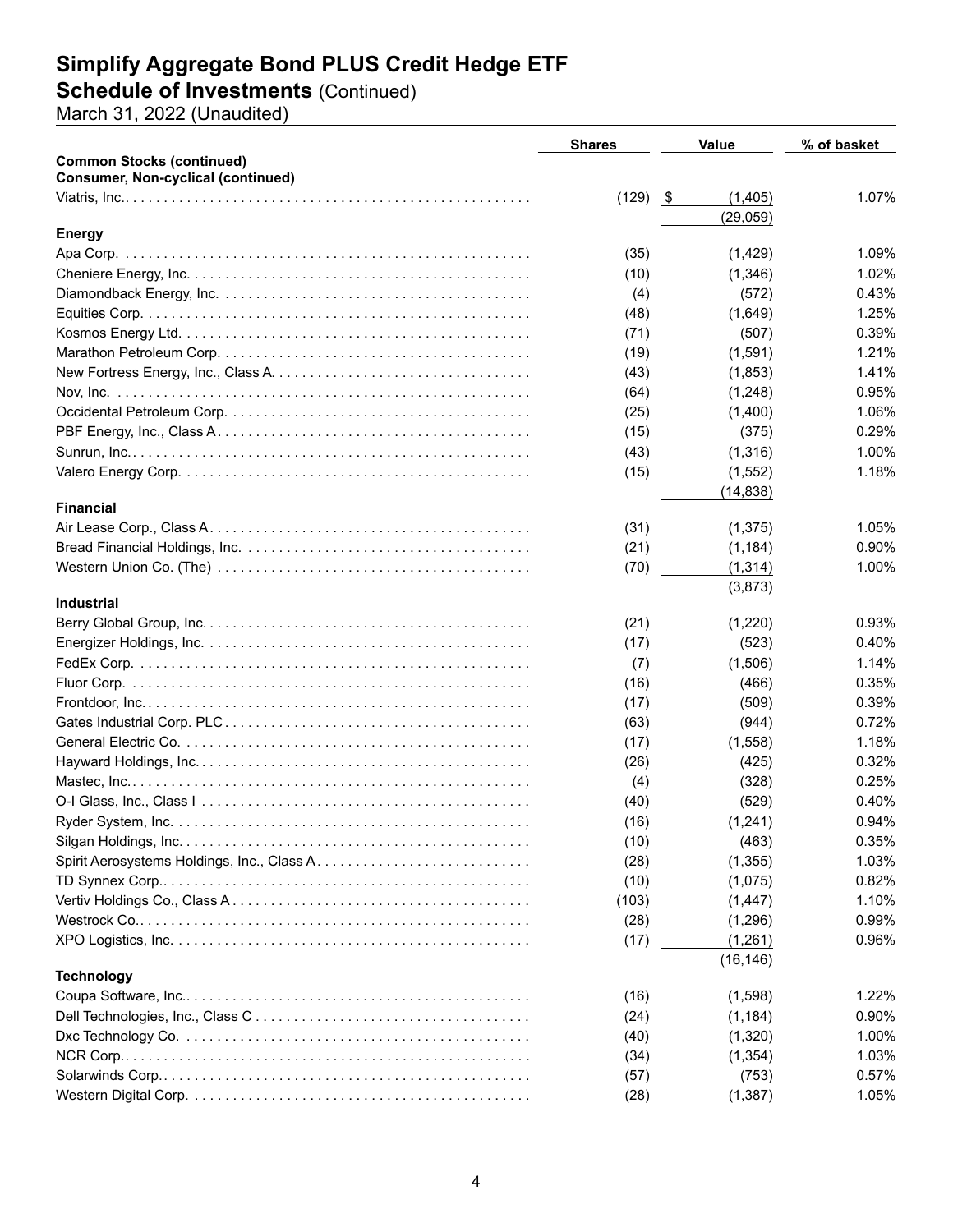### **Schedule of Investments** (Continued)

March 31, 2022 (Unaudited)

|                                  | <b>Shares</b> | Value     | % of basket |
|----------------------------------|---------------|-----------|-------------|
| <b>Common Stocks (continued)</b> |               |           |             |
| Technology (continued)           |               |           |             |
|                                  | (64)          | (1.299)   | 0.99%       |
|                                  |               | (8.895)   |             |
|                                  |               | (131.555) | 100.00%     |

**\* The following table shows the individual positions and related values of the securities within the MSSIQUA1A basket.**

|                               | <b>Shares</b> | <b>Value</b> | % of basket    |
|-------------------------------|---------------|--------------|----------------|
| <b>Common Stocks</b>          |               |              |                |
| <b>Basic Materials</b>        |               |              |                |
|                               | 235           | \$<br>1,781  | 0.95%          |
|                               | 10            | 1,849        | 0.99%          |
|                               | 15            | 1,915        | 1.03%          |
|                               | 22            | 1,757        | 0.94%          |
|                               |               | 7,302        |                |
| <b>Communications</b>         |               |              |                |
|                               | 35            | 875          | 0.47%          |
|                               | 9             | 2,035        | 1.09%          |
|                               | 11            | 924          | 0.49%          |
|                               | 282           | 1,864        | 1.00%          |
| <b>Consumer, Cyclical</b>     |               | 5,698        |                |
|                               | 1             | 1,867        | 1.00%          |
|                               | 5             | 1,834        | 0.98%          |
|                               | 5             | 1,601        | 0.86%          |
|                               |               |              |                |
|                               | 90            | 1,751        | 0.94%          |
|                               | 39            | 1,755        | 0.94%<br>0.99% |
|                               | 11            | 1,856        | 0.99%          |
|                               | 43            | 1,860        | 0.93%          |
|                               | 3             | 1,730        |                |
|                               | 4             | 1,641        | 0.88%          |
|                               | 56            | 1,558        | 0.83%          |
|                               | 21            | 1,764        | 0.94%          |
|                               | 15            | 1,817        | 0.97%          |
| <b>Consumer, Non-cyclical</b> |               | 21,034       |                |
|                               | 4             | 1,846        | 0.99%          |
|                               | 11            | 1,829        | 0.98%          |
|                               | 21            | 1,728        | 0.92%          |
|                               | 13            | 1,870        | 1.00%          |
|                               | 23            | 1,765        | 0.94%          |
|                               | 16            | 1,662        | 0.89%          |
|                               | 6             | 1,903        | 1.02%          |
|                               | 14            | 1,871        | 1.00%          |
|                               | 19            | 1,842        | 0.99%          |
|                               | 8             | 1,823        | 0.97%          |
|                               | 8             | 1,889        | 1.01%          |
|                               | 14            | 1,840        | 0.98%          |
|                               | 10            | 1,768        | 0.95%          |
|                               | 46            | 1,830        | 0.98%          |
|                               | 6             | 1,851        | 0.99%          |
|                               |               |              |                |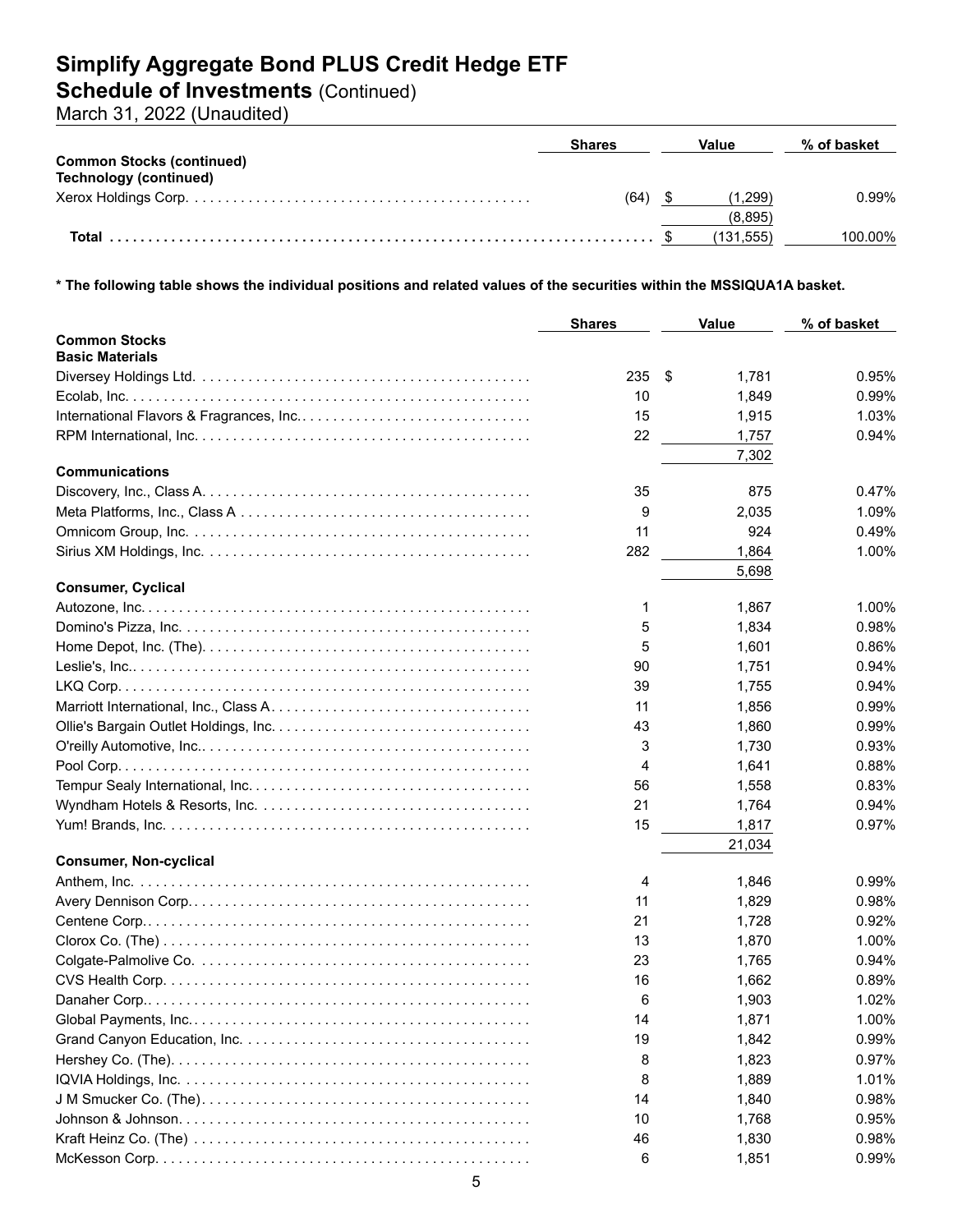#### **Schedule of Investments** (Continued)

March 31, 2022 (Unaudited)

|                                           | <b>Shares</b> | <b>Value</b> | % of basket |
|-------------------------------------------|---------------|--------------|-------------|
| <b>Common Stocks (continued)</b>          |               |              |             |
| <b>Consumer, Non-cyclical (continued)</b> |               |              |             |
|                                           | 19            | \$<br>1,781  | 0.95%       |
|                                           | 92            | 1,996        | 1.07%       |
|                                           | 7             | 1,847        | 0.99%       |
|                                           | 3             | 1,885        | 1.01%       |
|                                           | 18            | 1,843        | 0.99%       |
|                                           | 4             | 1,800        | 0.96%       |
|                                           | 9             | 1,975        | 1.06%       |
|                                           |               | 40,444       |             |
| <b>Energy</b>                             |               |              |             |
|                                           | 101           | 1,919        | 1.03%       |
|                                           | 27            | 1,931        | 1.03%       |
|                                           | 57            | 1,891        | 1.01%       |
|                                           |               | 5,741        |             |
| <b>Financial</b>                          |               |              |             |
|                                           | 10            | 1,866        | 1.00%       |
|                                           | 6             | 1,860        | 0.99%       |
|                                           | 11            | 1,935        | 1.04%       |
|                                           | 27            | 1,925        | 1.03%       |
|                                           | 15            | 1,758        | 0.94%       |
|                                           | 20            | 1,808        | 0.97%       |
|                                           | 10            | 1,828        | 0.98%       |
|                                           | 26            | 1,685        | 0.90%       |
|                                           | 54            | 1,848        | 0.99%       |
|                                           | 13            | 1,782        | 0.95%       |
|                                           | 9             | 1,790        | 0.96%       |
|                                           | 62            | 1,931        | 1.03%       |
|                                           | 41            | 1,928        | 1.03%       |
|                                           | 14            | 1,908        | 1.02%       |
|                                           | 16            | 1,866        | 1.00%       |
|                                           | 12            | 1,869        | 1.00%       |
|                                           | 25            | 1,722        | 0.92%       |
|                                           | 171           | 1,906        | 1.02%       |
|                                           | 49            | 1,692        | 0.91%       |
|                                           |               |              |             |
|                                           | 30            | 1,864        | 1.00%       |
|                                           | 21            | 1,759        | 0.94%       |
| <b>Industrial</b>                         |               | 38,530       |             |
|                                           | 15            | 1,685        | 0.90%       |
|                                           | 156           | 1,771        | 0.95%       |
|                                           |               |              |             |
|                                           | 24            | 1,803        | 0.97%       |
|                                           | 19            | 1,743        | 0.93%       |
|                                           | 18            | 1,921        | 1.03%       |
|                                           | 12            | 1,811        | 0.97%       |
|                                           | 21            | 1,548        | 0.83%       |
|                                           | 6             | 1,820        | 0.97%       |
|                                           | 7             | 1,687        | 0.90%       |
|                                           | 1             | 1,829        | 0.98%       |
|                                           | 11            | 1,726        | 0.92%       |
|                                           | 8             | 1,821        | 0.98%       |
|                                           | 32            | 1,737        | 0.93%       |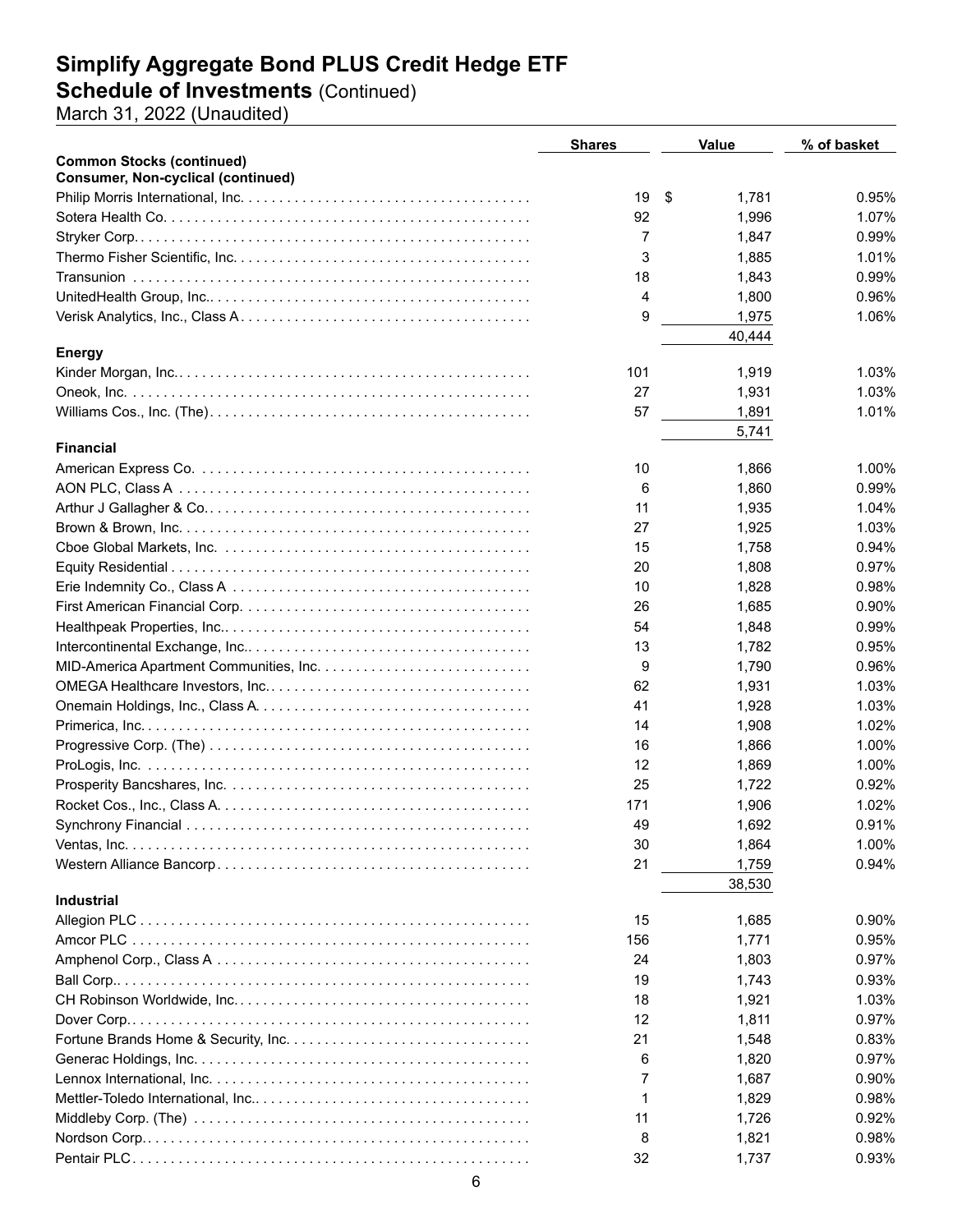### **Schedule of Investments** (Continued)

March 31, 2022 (Unaudited)

|                                  | <b>Shares</b> | Value         | % of basket |
|----------------------------------|---------------|---------------|-------------|
| <b>Common Stocks (continued)</b> |               |               |             |
| Industrial (continued)           |               |               |             |
|                                  | 12S           | 1.685         | 0.90%       |
|                                  | 12            | 1,762         | 0.94%       |
|                                  | 78            | 1,983         | 1.06%       |
|                                  |               | 28,332        |             |
| <b>Technology</b>                |               |               |             |
|                                  | 6             | 1,874         | 1.00%       |
|                                  | 50            | 2,193         | 1.17%       |
|                                  | 31            | 1,800         | 0.96%       |
|                                  | 12            | 1,870         | 1.00%       |
|                                  | 6             | 1,766         | 0.95%       |
|                                  | 20            | 1,787         | 0.96%       |
|                                  | 77            | 2,053         | 1.10%       |
|                                  | 44            | 2,090         | 1.12%       |
|                                  | 19            | 1.905         | 1.02%       |
|                                  | 18            | 1.867         | 1.00%       |
|                                  | 42            | 1,812         | 0.97%       |
|                                  | 4             | 1,922         | 1.03%       |
|                                  | 195           | 1.777         | 0.95%       |
|                                  | 14            | 1,968         | 1.05%       |
|                                  | 108           | 2,081         | 1.11%       |
|                                  | 10            | 1,871         | 1.00%       |
|                                  | 5             | 1,878         | 1.01%       |
|                                  |               | 32,514        |             |
| <b>Utilities</b>                 |               |               |             |
|                                  | 29            | 1.791         | 0.96%       |
|                                  | 22            | 1.843         | 0.99%       |
|                                  | 21            | 1,841         | 0.98%       |
|                                  | 25            | 1,806         | 0.97%       |
|                                  |               | 7,281         |             |
|                                  |               | 186,876<br>\$ | 100.00%     |

#### **Affiliates**

Fiscal period to date transactions with companies which are or were affiliates are as follows:

| <b>Affiliate</b>                              | Value at<br>beginning<br>of the<br>period | <b>Purchases</b><br>Cost | <b>Sales</b><br><b>Proceeds</b> | <b>Net Realized</b><br>Gain/(Loss) | <b>Net Change</b><br>in Unrealized |       | Value at the<br>end of the<br>period | Number of<br><b>Shares at</b><br>the end of<br>the period | <b>Dividend</b><br><b>Income</b> | <b>Capital Gain</b><br><b>Distributions</b> |
|-----------------------------------------------|-------------------------------------------|--------------------------|---------------------------------|------------------------------------|------------------------------------|-------|--------------------------------------|-----------------------------------------------------------|----------------------------------|---------------------------------------------|
| Simplify Interest<br>Rate Hedge<br><b>ETF</b> |                                           | 62.1096                  |                                 | $\overline{\phantom{0}}$           | \$                                 | 4.677 | 66.786                               | 1,340 \$                                                  |                                  | $\overline{\phantom{0}}$                    |